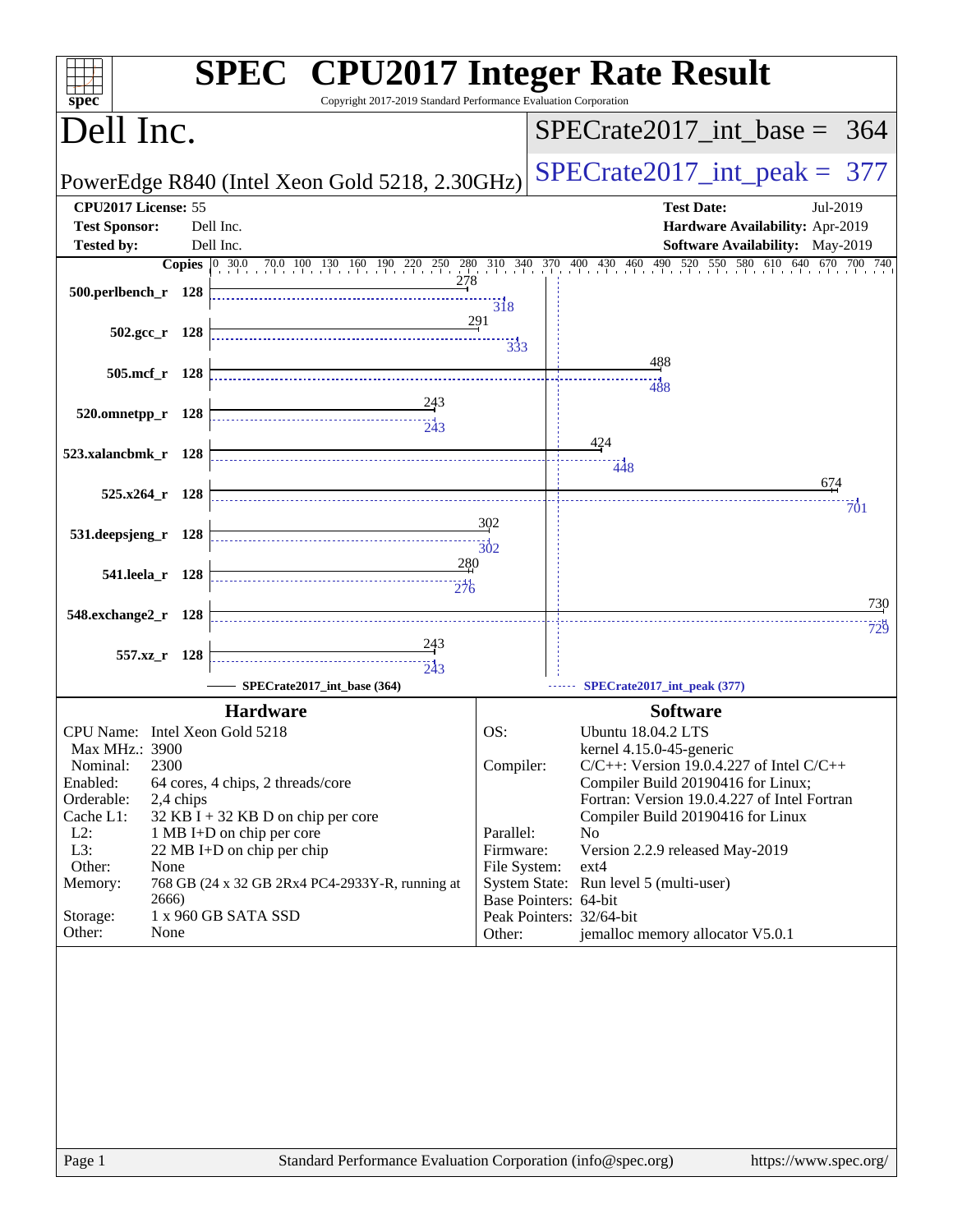| <b>SPEC CPU2017 Integer Rate Result</b><br>$spec^*$<br>Copyright 2017-2019 Standard Performance Evaluation Corporation |                                              |                |              |                |       |                |       |               |                                 |              |                                        |              |                |              |  |
|------------------------------------------------------------------------------------------------------------------------|----------------------------------------------|----------------|--------------|----------------|-------|----------------|-------|---------------|---------------------------------|--------------|----------------------------------------|--------------|----------------|--------------|--|
| Dell Inc.                                                                                                              |                                              |                |              |                |       |                |       |               | $SPECTate2017\_int\_base = 364$ |              |                                        |              |                |              |  |
| $SPECrate2017\_int\_peak = 377$<br>PowerEdge R840 (Intel Xeon Gold 5218, 2.30GHz)                                      |                                              |                |              |                |       |                |       |               |                                 |              |                                        |              |                |              |  |
| CPU2017 License: 55<br><b>Test Date:</b><br>Jul-2019                                                                   |                                              |                |              |                |       |                |       |               |                                 |              |                                        |              |                |              |  |
| <b>Test Sponsor:</b>                                                                                                   | Dell Inc.<br>Hardware Availability: Apr-2019 |                |              |                |       |                |       |               |                                 |              |                                        |              |                |              |  |
| <b>Tested by:</b>                                                                                                      | Dell Inc.                                    |                |              |                |       |                |       |               |                                 |              | <b>Software Availability:</b> May-2019 |              |                |              |  |
| <b>Results Table</b>                                                                                                   |                                              |                |              |                |       |                |       |               |                                 |              |                                        |              |                |              |  |
|                                                                                                                        |                                              |                |              | <b>Base</b>    |       |                |       | Peak          |                                 |              |                                        |              |                |              |  |
| <b>Benchmark</b>                                                                                                       | <b>Copies</b>                                | <b>Seconds</b> | <b>Ratio</b> | <b>Seconds</b> | Ratio | <b>Seconds</b> | Ratio | <b>Copies</b> | <b>Seconds</b>                  | <b>Ratio</b> | <b>Seconds</b>                         | <b>Ratio</b> | <b>Seconds</b> | <b>Ratio</b> |  |
| $500.$ perlbench_r                                                                                                     | 128                                          | 730            | 279          | 733            | 278   |                |       | 128           | 638                             | 319          | 640                                    | <b>318</b>   |                |              |  |
| $502.\text{sec}$                                                                                                       | 128                                          | 622            | 291          | 622            | 291   |                |       | 128           | 543                             | 334          | 544                                    | 333          |                |              |  |
| $505$ .mcf r                                                                                                           | 128                                          | 424            | 488          | 424            | 488   |                |       | 128           | 424                             | 488          | 423                                    | 488          |                |              |  |
| 520.omnetpp_r                                                                                                          | 128                                          | 691            | 243          | 690            | 244   |                |       | 128           | 690                             | 243          | 690                                    | 243          |                |              |  |
| 523.xalancbmk r                                                                                                        | 128                                          | 318            | 425          | 319            | 424   |                |       | 128           | <b>301</b>                      | 448          | 301                                    | 449          |                |              |  |
| $525.x264$ r                                                                                                           | 128                                          | 329            | 680          | 333            | 674   |                |       | 128           | 320                             | 701          | 319                                    | 702          |                |              |  |

### **[Submit Notes](http://www.spec.org/auto/cpu2017/Docs/result-fields.html#SubmitNotes)**

Results appear in the [order in which they were run](http://www.spec.org/auto/cpu2017/Docs/result-fields.html#RunOrder). Bold underlined text [indicates a median measurement](http://www.spec.org/auto/cpu2017/Docs/result-fields.html#Median).

[531.deepsjeng\\_r](http://www.spec.org/auto/cpu2017/Docs/benchmarks/531.deepsjeng_r.html) 128 485 302 **[485](http://www.spec.org/auto/cpu2017/Docs/result-fields.html#Median) [302](http://www.spec.org/auto/cpu2017/Docs/result-fields.html#Median)** 128 **[485](http://www.spec.org/auto/cpu2017/Docs/result-fields.html#Median) [302](http://www.spec.org/auto/cpu2017/Docs/result-fields.html#Median)** 485 303 [541.leela\\_r](http://www.spec.org/auto/cpu2017/Docs/benchmarks/541.leela_r.html) 128 745 284 **[757](http://www.spec.org/auto/cpu2017/Docs/result-fields.html#Median) [280](http://www.spec.org/auto/cpu2017/Docs/result-fields.html#Median)** 128 752 282 **[767](http://www.spec.org/auto/cpu2017/Docs/result-fields.html#Median) [276](http://www.spec.org/auto/cpu2017/Docs/result-fields.html#Median)** [548.exchange2\\_r](http://www.spec.org/auto/cpu2017/Docs/benchmarks/548.exchange2_r.html) 128 **[459](http://www.spec.org/auto/cpu2017/Docs/result-fields.html#Median) [730](http://www.spec.org/auto/cpu2017/Docs/result-fields.html#Median)** 459 730 128 **[460](http://www.spec.org/auto/cpu2017/Docs/result-fields.html#Median) [729](http://www.spec.org/auto/cpu2017/Docs/result-fields.html#Median)** 458 732 [557.xz\\_r](http://www.spec.org/auto/cpu2017/Docs/benchmarks/557.xz_r.html) 128 569 243 **[570](http://www.spec.org/auto/cpu2017/Docs/result-fields.html#Median) [243](http://www.spec.org/auto/cpu2017/Docs/result-fields.html#Median)** 128 **[569](http://www.spec.org/auto/cpu2017/Docs/result-fields.html#Median) [243](http://www.spec.org/auto/cpu2017/Docs/result-fields.html#Median)** 568 243

**[SPECrate2017\\_int\\_base =](http://www.spec.org/auto/cpu2017/Docs/result-fields.html#SPECrate2017intbase) 364 [SPECrate2017\\_int\\_peak =](http://www.spec.org/auto/cpu2017/Docs/result-fields.html#SPECrate2017intpeak) 377**

 The numactl mechanism was used to bind copies to processors. The config file option 'submit' was used to generate numactl commands to bind each copy to a specific processor. For details, please see the config file.

### **[General Notes](http://www.spec.org/auto/cpu2017/Docs/result-fields.html#GeneralNotes)**

Environment variables set by runcpu before the start of the run: LD\_LIBRARY\_PATH = "/home/cpu2017/lib/intel64:/home/cpu2017/lib/ia32:/home/cpu2017/je5.0.1-32" Binaries compiled on a system with 1x Intel Core i9-7900X CPU + 32GB RAM memory using Redhat Enterprise Linux 7.5 NA: The test sponsor attests, as of date of publication, that CVE-2017-5754 (Meltdown) is mitigated in the system as tested and documented. Yes: The test sponsor attests, as of date of publication, that CVE-2017-5753 (Spectre variant 1) is mitigated in the system as tested and documented. Yes: The test sponsor attests, as of date of publication, that CVE-2017-5715 (Spectre variant 2) is mitigated in the system as tested and documented. Transparent Huge Pages enabled by default Prior to runcpu invocation Filesystem page cache synced and cleared with: sync; echo 3> /proc/sys/vm/drop\_caches runcpu command invoked through numactl i.e.: numactl --interleave=all runcpu <etc> jemalloc, a general purpose malloc implementation built with the RedHat Enterprise 7.5, and the system compiler gcc 4.8.5 sources available from jemalloc.net or <https://github.com/jemalloc/jemalloc/releases>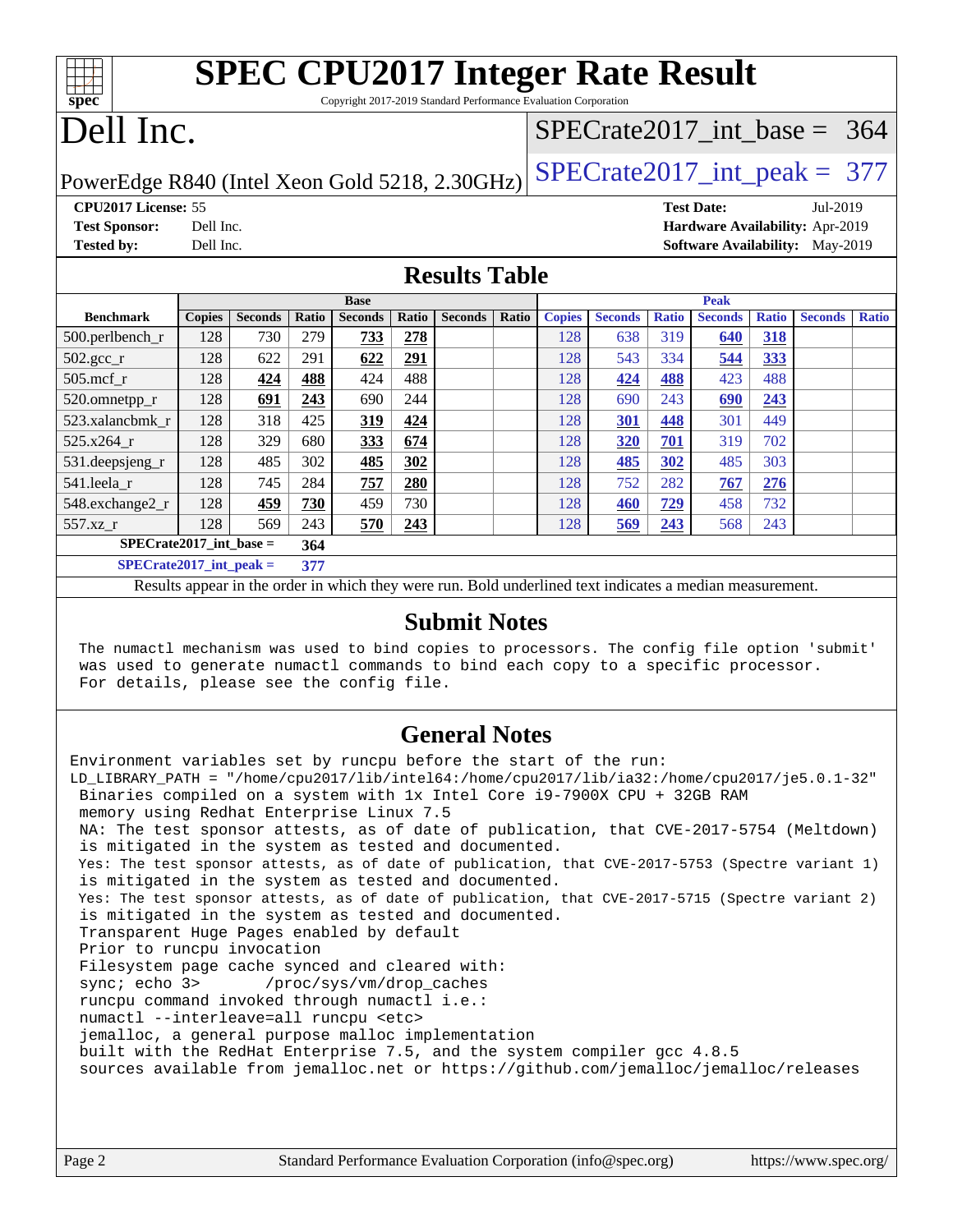| $spec^*$                                                                                                                                                                                                                                                                                                                                                                                                                                                                                                                                                                                                                                                                                                                                                                     | Copyright 2017-2019 Standard Performance Evaluation Corporation                                                                                                                                                                                                                                   | <b>SPEC CPU2017 Integer Rate Result</b>                                                                                                                     |
|------------------------------------------------------------------------------------------------------------------------------------------------------------------------------------------------------------------------------------------------------------------------------------------------------------------------------------------------------------------------------------------------------------------------------------------------------------------------------------------------------------------------------------------------------------------------------------------------------------------------------------------------------------------------------------------------------------------------------------------------------------------------------|---------------------------------------------------------------------------------------------------------------------------------------------------------------------------------------------------------------------------------------------------------------------------------------------------|-------------------------------------------------------------------------------------------------------------------------------------------------------------|
| Dell Inc.                                                                                                                                                                                                                                                                                                                                                                                                                                                                                                                                                                                                                                                                                                                                                                    |                                                                                                                                                                                                                                                                                                   | $SPECrate2017\_int\_base = 364$                                                                                                                             |
| PowerEdge R840 (Intel Xeon Gold 5218, 2.30GHz)                                                                                                                                                                                                                                                                                                                                                                                                                                                                                                                                                                                                                                                                                                                               |                                                                                                                                                                                                                                                                                                   | $SPECrate2017\_int\_peak = 377$                                                                                                                             |
| CPU2017 License: 55<br><b>Test Sponsor:</b><br>Dell Inc.<br>Tested by:<br>Dell Inc.                                                                                                                                                                                                                                                                                                                                                                                                                                                                                                                                                                                                                                                                                          |                                                                                                                                                                                                                                                                                                   | <b>Test Date:</b><br>Jul-2019<br>Hardware Availability: Apr-2019<br>Software Availability: May-2019                                                         |
|                                                                                                                                                                                                                                                                                                                                                                                                                                                                                                                                                                                                                                                                                                                                                                              |                                                                                                                                                                                                                                                                                                   |                                                                                                                                                             |
|                                                                                                                                                                                                                                                                                                                                                                                                                                                                                                                                                                                                                                                                                                                                                                              | <b>Platform Notes</b>                                                                                                                                                                                                                                                                             |                                                                                                                                                             |
| BIOS settings:<br>ADDDC setting disabled<br>Virtualization Technology disabled<br>DCU Streamer Prefetcher disabled<br>System Profile set to Custom<br>CPU Performance set to Maximum Performance<br>C States set to Autonomous<br>C1E disabled<br>Uncore Frequency set to Dynamic<br>Energy Efficiency Policy set to Performance<br>Memory Patrol Scrub disabled<br>Logical Processor enabled<br>CPU Interconnect Bus Link Power Management disabled<br>PCI ASPM L1 Link Power Management disabled<br>Sysinfo program /home/cpu2017/bin/sysinfo<br>Rev: r5974 of 2018-05-19 9bcde8f2999c33d61f64985e45859ea9<br>running on intel-sut Sat Jul 20 00:42:56 2019<br>SUT (System Under Test) info as seen by some common utilities.<br>For more information on this section, see | https://www.spec.org/cpu2017/Docs/config.html#sysinfo                                                                                                                                                                                                                                             |                                                                                                                                                             |
| From /proc/cpuinfo<br>"physical id"s (chips)<br>128 "processors"<br>cpu cores : 16<br>siblings : 32<br>From lscpu:                                                                                                                                                                                                                                                                                                                                                                                                                                                                                                                                                                                                                                                           | model name : Intel(R) Xeon(R) Gold 5218 CPU @ 2.30GHz<br>physical 0: cores 0 1 2 3 4 5 6 7 8 9 10 11 12 13 14 15<br>physical 1: cores 0 1 2 3 4 5 6 7 8 9 10 11 12 13 14 15<br>physical 2: cores 0 1 2 3 4 5 6 7 8 9 10 11 12 13 14 15<br>physical 3: cores 0 1 2 3 4 5 6 7 8 9 10 11 12 13 14 15 | cores, siblings (Caution: counting these is hw and system dependent. The following<br>excerpts from /proc/cpuinfo might not be reliable. Use with caution.) |
| Architecture:<br>$CPU op-mode(s):$<br>Byte Order:<br>CPU(s):<br>On-line CPU(s) list: $0-127$<br>Thread(s) per core:<br>Core(s) per socket:<br>Socket(s):<br>NUMA node(s):<br>Vendor ID:<br>CPU family:                                                                                                                                                                                                                                                                                                                                                                                                                                                                                                                                                                       | x86 64<br>$32$ -bit, $64$ -bit<br>Little Endian<br>128<br>2<br>16<br>4<br>8<br>GenuineIntel<br>6                                                                                                                                                                                                  |                                                                                                                                                             |
| Page 3                                                                                                                                                                                                                                                                                                                                                                                                                                                                                                                                                                                                                                                                                                                                                                       | (Continued on next page)<br>Standard Performance Evaluation Corporation (info@spec.org)                                                                                                                                                                                                           | https://www.spec.org/                                                                                                                                       |
|                                                                                                                                                                                                                                                                                                                                                                                                                                                                                                                                                                                                                                                                                                                                                                              |                                                                                                                                                                                                                                                                                                   |                                                                                                                                                             |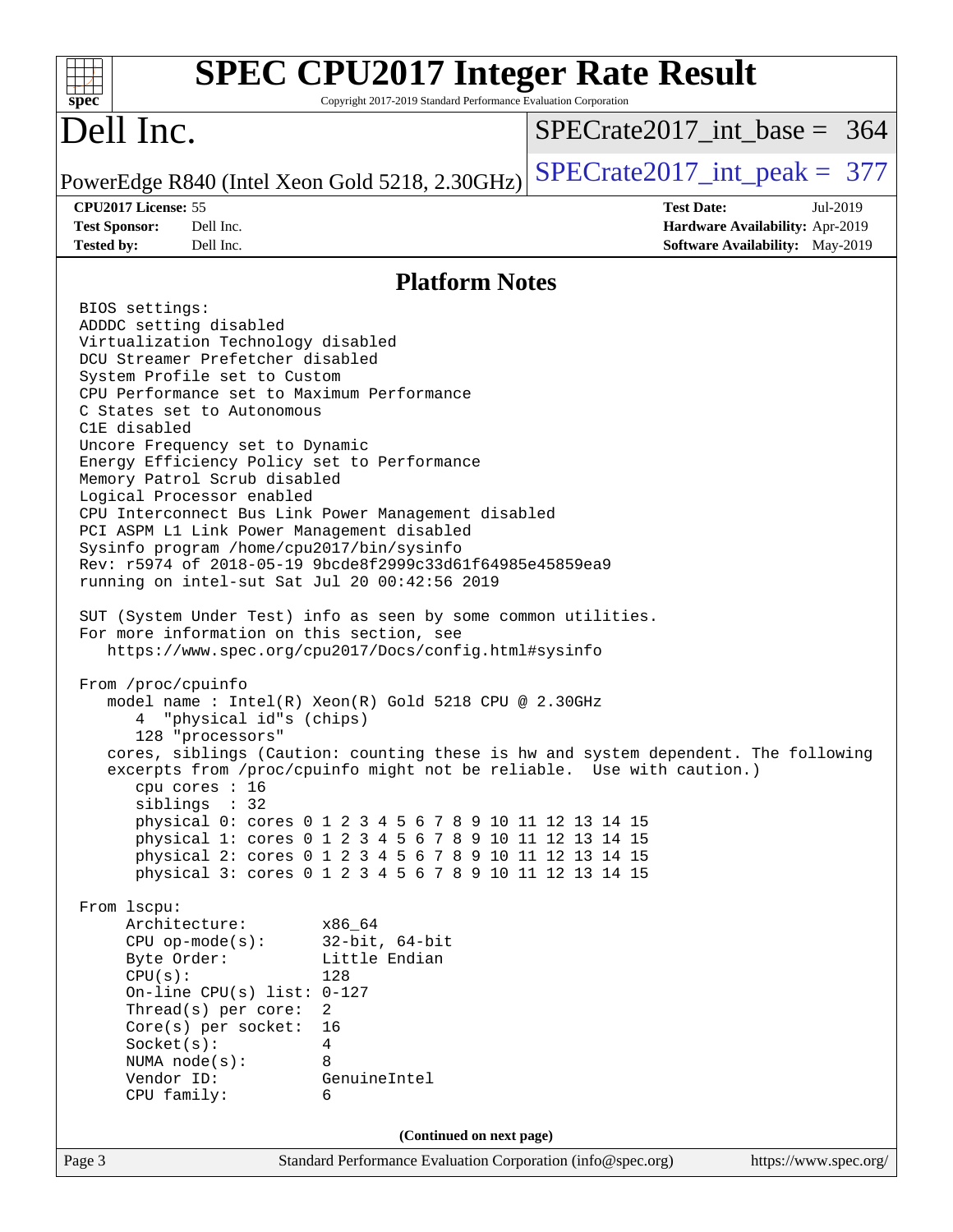

# **[SPEC CPU2017 Integer Rate Result](http://www.spec.org/auto/cpu2017/Docs/result-fields.html#SPECCPU2017IntegerRateResult)**

Copyright 2017-2019 Standard Performance Evaluation Corporation

## Dell Inc.

[SPECrate2017\\_int\\_base =](http://www.spec.org/auto/cpu2017/Docs/result-fields.html#SPECrate2017intbase) 364

PowerEdge R840 (Intel Xeon Gold 5218, 2.30GHz)  $\text{SPECrate2017\_int\_peak} = 377$ 

**[CPU2017 License:](http://www.spec.org/auto/cpu2017/Docs/result-fields.html#CPU2017License)** 55 **[Test Date:](http://www.spec.org/auto/cpu2017/Docs/result-fields.html#TestDate)** Jul-2019 **[Test Sponsor:](http://www.spec.org/auto/cpu2017/Docs/result-fields.html#TestSponsor)** Dell Inc. **[Hardware Availability:](http://www.spec.org/auto/cpu2017/Docs/result-fields.html#HardwareAvailability)** Apr-2019 **[Tested by:](http://www.spec.org/auto/cpu2017/Docs/result-fields.html#Testedby)** Dell Inc. Dell Inc. **[Software Availability:](http://www.spec.org/auto/cpu2017/Docs/result-fields.html#SoftwareAvailability)** May-2019

### **[Platform Notes \(Continued\)](http://www.spec.org/auto/cpu2017/Docs/result-fields.html#PlatformNotes)**

| Model:                                         | 85                                                                                                                                     |  |  |  |  |  |  |
|------------------------------------------------|----------------------------------------------------------------------------------------------------------------------------------------|--|--|--|--|--|--|
| Model name:                                    | $Intel(R) Xeon(R) Gold 5218 CPU @ 2.30GHz$                                                                                             |  |  |  |  |  |  |
| Stepping:                                      | 6                                                                                                                                      |  |  |  |  |  |  |
| CPU MHz:                                       | 2673.579                                                                                                                               |  |  |  |  |  |  |
| BogoMIPS:                                      | 4600.00                                                                                                                                |  |  |  |  |  |  |
| Virtualization:                                | $VT - x$                                                                                                                               |  |  |  |  |  |  |
| Lld cache:                                     | 32K                                                                                                                                    |  |  |  |  |  |  |
| Lli cache:                                     | 32K                                                                                                                                    |  |  |  |  |  |  |
| L2 cache:                                      | 1024K                                                                                                                                  |  |  |  |  |  |  |
| L3 cache:                                      | 22528K                                                                                                                                 |  |  |  |  |  |  |
| NUMA node0 CPU(s):                             | 0, 8, 16, 24, 32, 40, 48, 56, 64, 72, 80, 88, 96, 104, 112, 120                                                                        |  |  |  |  |  |  |
| NUMA nodel CPU(s):                             | 1, 9, 17, 25, 33, 41, 49, 57, 65, 73, 81, 89, 97, 105, 113, 121                                                                        |  |  |  |  |  |  |
| NUMA node2 CPU(s):                             | 2, 10, 18, 26, 34, 42, 50, 58, 66, 74, 82, 90, 98, 106, 114, 122                                                                       |  |  |  |  |  |  |
| NUMA $node3$ CPU $(s)$ :                       | 3, 11, 19, 27, 35, 43, 51, 59, 67, 75, 83, 91, 99, 107, 115, 123                                                                       |  |  |  |  |  |  |
| NUMA node4 CPU(s):                             | 4, 12, 20, 28, 36, 44, 52, 60, 68, 76, 84, 92, 100, 108, 116, 124                                                                      |  |  |  |  |  |  |
| NUMA node5 $CPU(s):$<br>NUMA node6 $CPU(s):$   | 5, 13, 21, 29, 37, 45, 53, 61, 69, 77, 85, 93, 101, 109, 117, 125                                                                      |  |  |  |  |  |  |
| NUMA node7 CPU(s):                             | 6, 14, 22, 30, 38, 46, 54, 62, 70, 78, 86, 94, 102, 110, 118, 126<br>7, 15, 23, 31, 39, 47, 55, 63, 71, 79, 87, 95, 103, 111, 119, 127 |  |  |  |  |  |  |
| Flags:                                         | fpu vme de pse tsc msr pae mce cx8 apic sep mtrr pge mca cmov                                                                          |  |  |  |  |  |  |
|                                                | pat pse36 clflush dts acpi mmx fxsr sse sse2 ss ht tm pbe syscall nx pdpelgb rdtscp                                                    |  |  |  |  |  |  |
|                                                | lm constant_tsc art arch_perfmon pebs bts rep_good nopl xtopology nonstop_tsc cpuid                                                    |  |  |  |  |  |  |
|                                                | aperfmperf pni pclmulqdq dtes64 monitor ds_cpl vmx smx est tm2 ssse3 sdbg fma cx16                                                     |  |  |  |  |  |  |
|                                                | xtpr pdcm pcid dca sse4_1 sse4_2 x2apic movbe popcnt aes xsave avx f16c rdrand                                                         |  |  |  |  |  |  |
|                                                | lahf_lm abm 3dnowprefetch cpuid_fault epb cat_13 cdp_13 invpcid_single intel_ppin                                                      |  |  |  |  |  |  |
|                                                | ssbd mba ibrs ibpb stibp ibrs_enhanced tpr_shadow vnmi flexpriority ept vpid                                                           |  |  |  |  |  |  |
|                                                | fsgsbase tsc_adjust bmil hle avx2 smep bmi2 erms invpcid rtm cqm mpx rdt_a avx512f                                                     |  |  |  |  |  |  |
|                                                | avx512dq rdseed adx smap clflushopt clwb intel_pt avx512cd avx512bw avx512vl                                                           |  |  |  |  |  |  |
|                                                | xsaveopt xsavec xgetbvl xsaves cqm_llc cqm_occup_llc cqm_mbm_total cqm_mbm_local                                                       |  |  |  |  |  |  |
|                                                | dtherm ida arat pln pts pku ospke avx512_vnni flush_lld arch_capabilities                                                              |  |  |  |  |  |  |
|                                                |                                                                                                                                        |  |  |  |  |  |  |
| /proc/cpuinfo cache data                       |                                                                                                                                        |  |  |  |  |  |  |
| cache size : 22528 KB                          |                                                                                                                                        |  |  |  |  |  |  |
|                                                |                                                                                                                                        |  |  |  |  |  |  |
|                                                | From numactl --hardware WARNING: a numactl 'node' might or might not correspond to a                                                   |  |  |  |  |  |  |
| physical chip.                                 |                                                                                                                                        |  |  |  |  |  |  |
| $available: 8 nodes (0-7)$                     |                                                                                                                                        |  |  |  |  |  |  |
|                                                | node 0 cpus: 0 8 16 24 32 40 48 56 64 72 80 88 96 104 112 120                                                                          |  |  |  |  |  |  |
| node 0 size: 95147 MB<br>node 0 free: 94938 MB |                                                                                                                                        |  |  |  |  |  |  |
|                                                | node 1 cpus: 1 9 17 25 33 41 49 57 65 73 81 89 97 105 113 121                                                                          |  |  |  |  |  |  |
| node 1 size: 96764 MB                          |                                                                                                                                        |  |  |  |  |  |  |
| node 1 free: 96598 MB                          |                                                                                                                                        |  |  |  |  |  |  |
|                                                | node 2 cpus: 2 10 18 26 34 42 50 58 66 74 82 90 98 106 114 122                                                                         |  |  |  |  |  |  |
| node 2 size: 96764 MB                          |                                                                                                                                        |  |  |  |  |  |  |
| node 2 free: 96595 MB                          |                                                                                                                                        |  |  |  |  |  |  |
|                                                | node 3 cpus: 3 11 19 27 35 43 51 59 67 75 83 91 99 107 115 123                                                                         |  |  |  |  |  |  |
| node 3 size: 96764 MB                          |                                                                                                                                        |  |  |  |  |  |  |
|                                                |                                                                                                                                        |  |  |  |  |  |  |
| (Continued on next page)                       |                                                                                                                                        |  |  |  |  |  |  |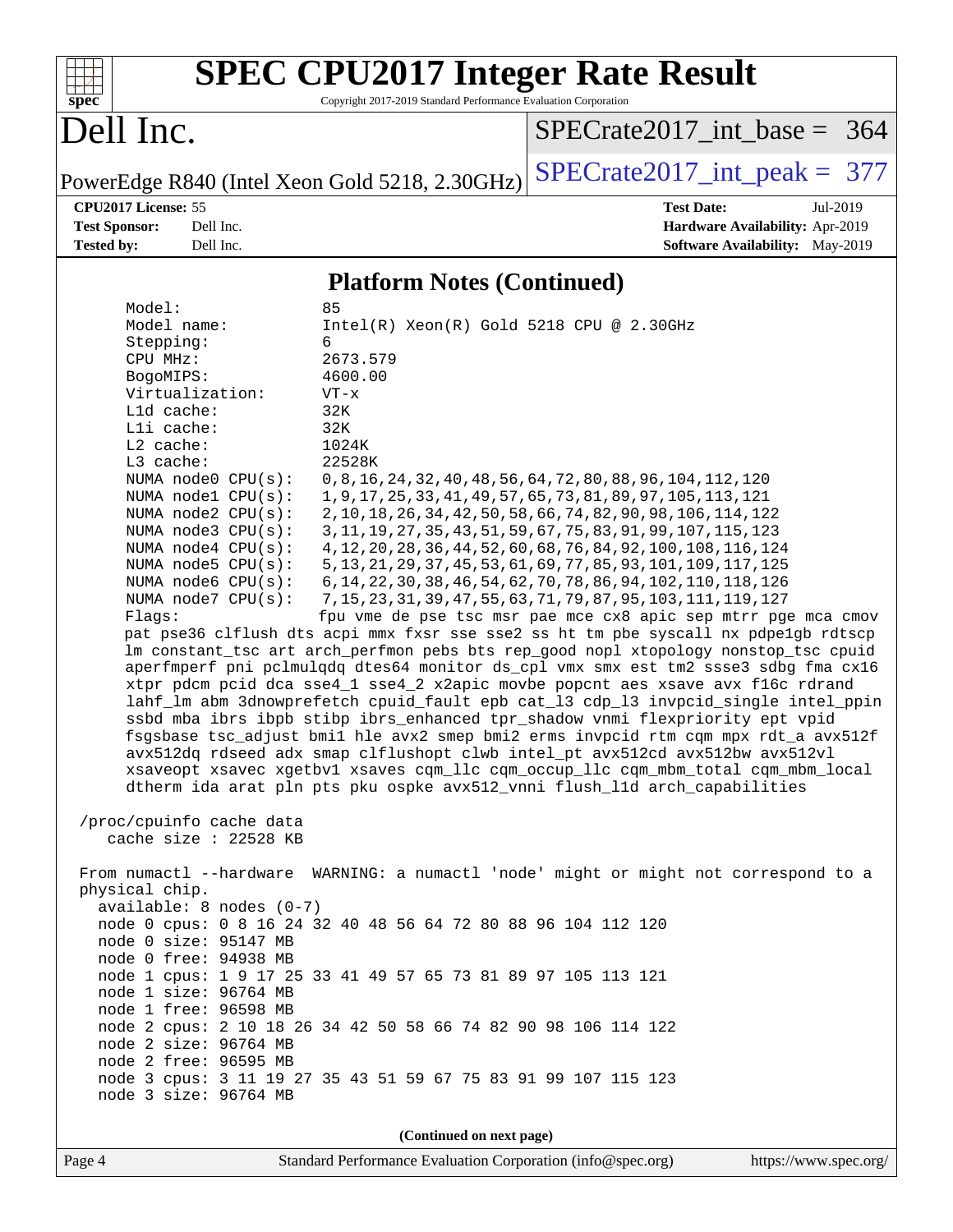| spec                                           |                                                                                          |           |          |                                                             |          |          |          |                          |  | Copyright 2017-2019 Standard Performance Evaluation Corporation |  | <b>SPEC CPU2017 Integer Rate Result</b> |                                 |  |                                 |
|------------------------------------------------|------------------------------------------------------------------------------------------|-----------|----------|-------------------------------------------------------------|----------|----------|----------|--------------------------|--|-----------------------------------------------------------------|--|-----------------------------------------|---------------------------------|--|---------------------------------|
| Dell Inc.                                      |                                                                                          |           |          |                                                             |          |          |          |                          |  |                                                                 |  |                                         |                                 |  | $SPECrate2017\_int\_base = 364$ |
| PowerEdge R840 (Intel Xeon Gold 5218, 2.30GHz) |                                                                                          |           |          |                                                             |          |          |          |                          |  |                                                                 |  |                                         |                                 |  | $SPECrate2017\_int\_peak = 377$ |
|                                                | CPU2017 License: 55                                                                      |           |          |                                                             |          |          |          |                          |  |                                                                 |  | <b>Test Date:</b>                       |                                 |  | Jul-2019                        |
| <b>Test Sponsor:</b>                           |                                                                                          | Dell Inc. |          |                                                             |          |          |          |                          |  |                                                                 |  |                                         | Hardware Availability: Apr-2019 |  |                                 |
| <b>Tested by:</b>                              |                                                                                          | Dell Inc. |          |                                                             |          |          |          |                          |  |                                                                 |  |                                         |                                 |  | Software Availability: May-2019 |
|                                                |                                                                                          |           |          |                                                             |          |          |          |                          |  | <b>Platform Notes (Continued)</b>                               |  |                                         |                                 |  |                                 |
|                                                | node 3 free: 96600 MB                                                                    |           |          |                                                             |          |          |          |                          |  |                                                                 |  |                                         |                                 |  |                                 |
|                                                | node 4 cpus: 4 12 20 28 36 44 52 60 68 76 84 92 100 108 116 124                          |           |          |                                                             |          |          |          |                          |  |                                                                 |  |                                         |                                 |  |                                 |
|                                                | node 4 size: 96743 MB                                                                    |           |          |                                                             |          |          |          |                          |  |                                                                 |  |                                         |                                 |  |                                 |
|                                                | node 4 free: 96572 MB                                                                    |           |          |                                                             |          |          |          |                          |  |                                                                 |  |                                         |                                 |  |                                 |
|                                                | node 5 cpus: 5 13 21 29 37 45 53 61 69 77 85 93 101 109 117 125<br>node 5 size: 96764 MB |           |          |                                                             |          |          |          |                          |  |                                                                 |  |                                         |                                 |  |                                 |
|                                                | node 5 free: 96604 MB                                                                    |           |          |                                                             |          |          |          |                          |  |                                                                 |  |                                         |                                 |  |                                 |
|                                                | node 6 cpus: 6 14 22 30 38 46 54 62 70 78 86 94 102 110 118 126                          |           |          |                                                             |          |          |          |                          |  |                                                                 |  |                                         |                                 |  |                                 |
|                                                | node 6 size: 96764 MB                                                                    |           |          |                                                             |          |          |          |                          |  |                                                                 |  |                                         |                                 |  |                                 |
|                                                | node 6 free: 96559 MB                                                                    |           |          |                                                             |          |          |          |                          |  |                                                                 |  |                                         |                                 |  |                                 |
|                                                | node 7 cpus: 7 15 23 31 39 47 55 63 71 79 87 95 103 111 119 127                          |           |          |                                                             |          |          |          |                          |  |                                                                 |  |                                         |                                 |  |                                 |
|                                                | node 7 size: 96763 MB<br>node 7 free: 96606 MB                                           |           |          |                                                             |          |          |          |                          |  |                                                                 |  |                                         |                                 |  |                                 |
|                                                | node distances:                                                                          |           |          |                                                             |          |          |          |                          |  |                                                                 |  |                                         |                                 |  |                                 |
| node                                           | $\mathbf 0$<br>$\mathbf{1}$                                                              | 2         | 3        | 4                                                           | 5        | 6        |          | 7                        |  |                                                                 |  |                                         |                                 |  |                                 |
| 0 :                                            | 10<br>21                                                                                 | 31        | 21       | 11                                                          | 21       | 31       | 21       |                          |  |                                                                 |  |                                         |                                 |  |                                 |
| 1:                                             | 21<br>10                                                                                 | 21        | 31       | 21                                                          | 11       | 21       | 31       |                          |  |                                                                 |  |                                         |                                 |  |                                 |
| 2:                                             | 31<br>21                                                                                 | 10        | 21       | 31                                                          | 21       | 11       | 21       |                          |  |                                                                 |  |                                         |                                 |  |                                 |
| 3:<br>4:                                       | 21<br>31<br>11<br>21                                                                     | 21<br>31  | 10<br>21 | 21<br>10                                                    | 31<br>21 | 21<br>31 | 11<br>21 |                          |  |                                                                 |  |                                         |                                 |  |                                 |
| 5:                                             | 21<br>11                                                                                 | 21        | 31       | 21                                                          | 10       | 21       | 31       |                          |  |                                                                 |  |                                         |                                 |  |                                 |
| 6:                                             | 31<br>21                                                                                 | 11        | 21       | 31                                                          | 21       | 10       | 21       |                          |  |                                                                 |  |                                         |                                 |  |                                 |
| 7:                                             | 21<br>31                                                                                 | 21        | 11       | 21                                                          | 31       | 21       | 10       |                          |  |                                                                 |  |                                         |                                 |  |                                 |
|                                                | From /proc/meminfo                                                                       |           |          |                                                             |          |          |          |                          |  |                                                                 |  |                                         |                                 |  |                                 |
|                                                | MemTotal:<br>HugePages_Total:                                                            |           |          | 791018740 kB<br>0                                           |          |          |          |                          |  |                                                                 |  |                                         |                                 |  |                                 |
|                                                | Hugepagesize:                                                                            |           |          | 2048 kB                                                     |          |          |          |                          |  |                                                                 |  |                                         |                                 |  |                                 |
|                                                | /usr/bin/lsb_release -d<br>Ubuntu 18.04.2 LTS                                            |           |          |                                                             |          |          |          |                          |  |                                                                 |  |                                         |                                 |  |                                 |
|                                                | From /etc/*release* /etc/*version*                                                       |           |          |                                                             |          |          |          |                          |  |                                                                 |  |                                         |                                 |  |                                 |
|                                                | debian_version: buster/sid<br>os-release:                                                |           |          |                                                             |          |          |          |                          |  |                                                                 |  |                                         |                                 |  |                                 |
|                                                | NAME="Ubuntu"                                                                            |           |          |                                                             |          |          |          |                          |  |                                                                 |  |                                         |                                 |  |                                 |
|                                                | VERSION="18.04.2 LTS (Bionic Beaver)"                                                    |           |          |                                                             |          |          |          |                          |  |                                                                 |  |                                         |                                 |  |                                 |
|                                                | ID=ubuntu                                                                                |           |          |                                                             |          |          |          |                          |  |                                                                 |  |                                         |                                 |  |                                 |
|                                                | ID_LIKE=debian                                                                           |           |          |                                                             |          |          |          |                          |  |                                                                 |  |                                         |                                 |  |                                 |
|                                                | PRETTY_NAME="Ubuntu 18.04.2 LTS"                                                         |           |          |                                                             |          |          |          |                          |  |                                                                 |  |                                         |                                 |  |                                 |
|                                                | VERSION_ID="18.04"<br>HOME_URL="https://www.ubuntu.com/"                                 |           |          |                                                             |          |          |          |                          |  |                                                                 |  |                                         |                                 |  |                                 |
|                                                | SUPPORT_URL="https://help.ubuntu.com/"                                                   |           |          |                                                             |          |          |          |                          |  |                                                                 |  |                                         |                                 |  |                                 |
| uname $-a$ :                                   |                                                                                          |           |          |                                                             |          |          |          |                          |  |                                                                 |  |                                         |                                 |  |                                 |
|                                                | Linux intel-sut 4.15.0-45-generic #48-Ubuntu SMP Tue Jan 29 16:28:13 UTC 2019 x86_64     |           |          |                                                             |          |          |          |                          |  |                                                                 |  |                                         |                                 |  |                                 |
|                                                | x86_64 x86_64 GNU/Linux                                                                  |           |          |                                                             |          |          |          |                          |  |                                                                 |  |                                         |                                 |  |                                 |
|                                                |                                                                                          |           |          |                                                             |          |          |          | (Continued on next page) |  |                                                                 |  |                                         |                                 |  |                                 |
| Page 5                                         |                                                                                          |           |          | Standard Performance Evaluation Corporation (info@spec.org) |          |          |          |                          |  |                                                                 |  |                                         |                                 |  | https://www.spec.org/           |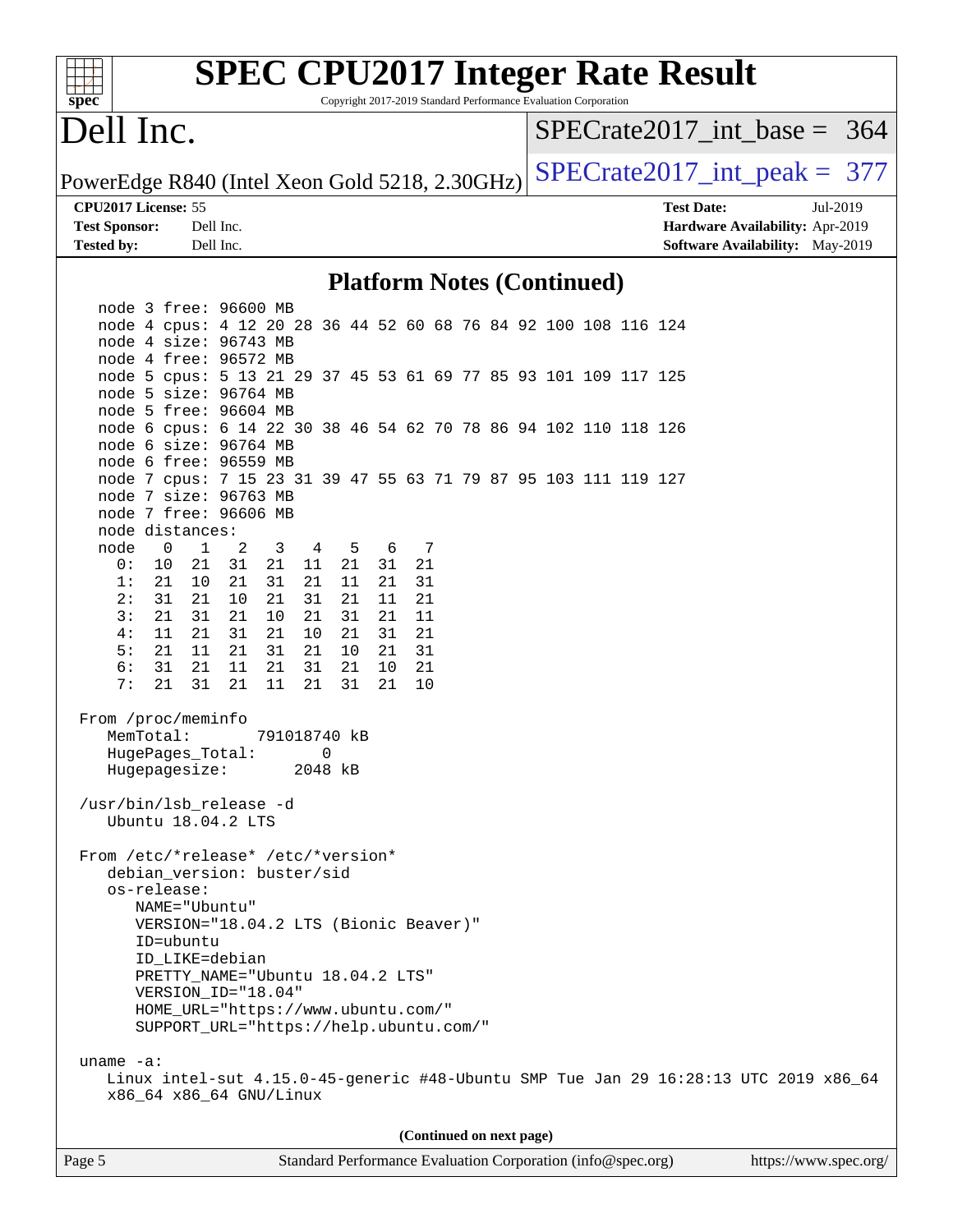| <b>SPEC CPU2017 Integer Rate Result</b>                                                                                                                                                                                                                                                                                                                                                                                                                                                                    |                                        |
|------------------------------------------------------------------------------------------------------------------------------------------------------------------------------------------------------------------------------------------------------------------------------------------------------------------------------------------------------------------------------------------------------------------------------------------------------------------------------------------------------------|----------------------------------------|
| Copyright 2017-2019 Standard Performance Evaluation Corporation<br>spec <sup>®</sup>                                                                                                                                                                                                                                                                                                                                                                                                                       |                                        |
| Dell Inc.                                                                                                                                                                                                                                                                                                                                                                                                                                                                                                  | $SPECrate2017$ int base = 364          |
| PowerEdge R840 (Intel Xeon Gold 5218, 2.30GHz)                                                                                                                                                                                                                                                                                                                                                                                                                                                             | $SPECrate2017\_int\_peak = 377$        |
| CPU2017 License: 55                                                                                                                                                                                                                                                                                                                                                                                                                                                                                        | <b>Test Date:</b><br>Jul-2019          |
| <b>Test Sponsor:</b><br>Dell Inc.                                                                                                                                                                                                                                                                                                                                                                                                                                                                          | Hardware Availability: Apr-2019        |
| <b>Tested by:</b><br>Dell Inc.                                                                                                                                                                                                                                                                                                                                                                                                                                                                             | <b>Software Availability:</b> May-2019 |
| <b>Platform Notes (Continued)</b>                                                                                                                                                                                                                                                                                                                                                                                                                                                                          |                                        |
| Kernel self-reported vulnerability status:                                                                                                                                                                                                                                                                                                                                                                                                                                                                 |                                        |
| CVE-2017-5754 (Meltdown):<br>Not affected<br>CVE-2017-5753 (Spectre variant 1): Mitigation: __user pointer sanitization<br>CVE-2017-5715 (Spectre variant 2): Mitigation: Enhanced IBRS, IBPB                                                                                                                                                                                                                                                                                                              |                                        |
| run-level 5 Jul 19 22:22                                                                                                                                                                                                                                                                                                                                                                                                                                                                                   |                                        |
| SPEC is set to: /home/cpu2017<br>Type Size Used Avail Use% Mounted on<br>Filesystem<br>/dev/sda2<br>ext4 439G<br>29G 388G<br>$7\%$ /                                                                                                                                                                                                                                                                                                                                                                       |                                        |
| Additional information from dmidecode follows. WARNING: Use caution when you interpret<br>this section. The 'dmidecode' program reads system data which is "intended to allow<br>hardware to be accurately determined", but the intent may not be met, as there are<br>frequent changes to hardware, firmware, and the "DMTF SMBIOS" standard.<br>BIOS Dell Inc. 2.2.9 05/08/2019<br>Memory:<br>24x 00AD00B300AD HMA84GR7CJR4N-WM 32 GB 2 rank 2933, configured at 2666<br>24x Not Specified Not Specified |                                        |
| (End of data from sysinfo program)                                                                                                                                                                                                                                                                                                                                                                                                                                                                         |                                        |
| <b>Compiler Version Notes</b>                                                                                                                                                                                                                                                                                                                                                                                                                                                                              |                                        |
| ===================================<br>CC.<br>$502. \text{gcc\_r}(\text{peak})$                                                                                                                                                                                                                                                                                                                                                                                                                            |                                        |
| Intel(R) C Intel(R) 64 Compiler for applications running on $IA-32$ , Version                                                                                                                                                                                                                                                                                                                                                                                                                              |                                        |
| 19.0.4.227 Build 20190416                                                                                                                                                                                                                                                                                                                                                                                                                                                                                  |                                        |
| Copyright (C) 1985-2019 Intel Corporation. All rights reserved.                                                                                                                                                                                                                                                                                                                                                                                                                                            |                                        |
|                                                                                                                                                                                                                                                                                                                                                                                                                                                                                                            |                                        |
| 500.perlbench_r(base) 502.gcc_r(base) 505.mcf_r(base, peak)<br>CC.<br>$525.x264_r(base, peak) 557.xz_r(base, peak)$                                                                                                                                                                                                                                                                                                                                                                                        |                                        |
| Intel(R) C Intel(R) 64 Compiler for applications running on Intel(R) 64,<br>Version 19.0.4.227 Build 20190416                                                                                                                                                                                                                                                                                                                                                                                              |                                        |
| Copyright (C) 1985-2019 Intel Corporation. All rights reserved.                                                                                                                                                                                                                                                                                                                                                                                                                                            |                                        |
|                                                                                                                                                                                                                                                                                                                                                                                                                                                                                                            |                                        |
| 500.perlbench_r(peak)<br>CC.                                                                                                                                                                                                                                                                                                                                                                                                                                                                               |                                        |
| (Continued on next page)                                                                                                                                                                                                                                                                                                                                                                                                                                                                                   |                                        |
| Standard Performance Evaluation Corporation (info@spec.org)<br>Page 6                                                                                                                                                                                                                                                                                                                                                                                                                                      | https://www.spec.org/                  |
|                                                                                                                                                                                                                                                                                                                                                                                                                                                                                                            |                                        |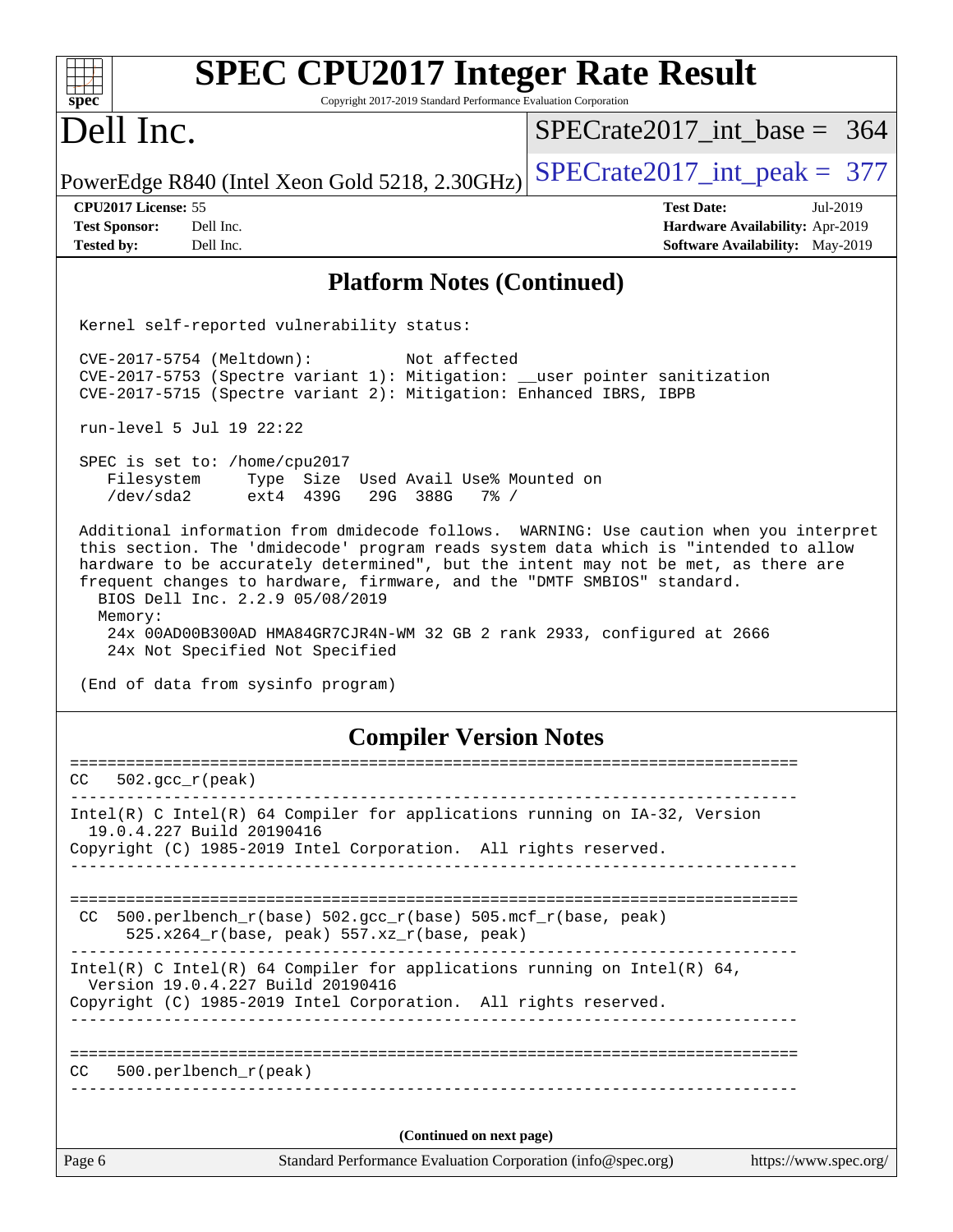| <b>SPEC CPU2017 Integer Rate Result</b><br>$\mathbf{Spec}^*$<br>Copyright 2017-2019 Standard Performance Evaluation Corporation                                                                                                                                  |                                                                                                            |
|------------------------------------------------------------------------------------------------------------------------------------------------------------------------------------------------------------------------------------------------------------------|------------------------------------------------------------------------------------------------------------|
| Dell Inc.                                                                                                                                                                                                                                                        | $SPECrate2017$ int base = 364                                                                              |
| PowerEdge R840 (Intel Xeon Gold 5218, 2.30GHz)                                                                                                                                                                                                                   | $SPECrate2017\_int\_peak = 377$                                                                            |
| CPU2017 License: 55<br><b>Test Sponsor:</b><br>Dell Inc.<br><b>Tested by:</b><br>Dell Inc.                                                                                                                                                                       | <b>Test Date:</b><br>Jul-2019<br>Hardware Availability: Apr-2019<br><b>Software Availability:</b> May-2019 |
| <b>Compiler Version Notes (Continued)</b><br>Intel(R) C Intel(R) 64 Compiler for applications running on Intel(R) 64,<br>Version 19.0.4.227 Build 20190416<br>Copyright (C) 1985-2019 Intel Corporation. All rights reserved.<br>$CXXC$ 523.xalancbmk $r$ (peak) |                                                                                                            |
| Intel(R) C++ Intel(R) 64 Compiler for applications running on IA-32, Version<br>19.0.4.227 Build 20190416<br>Copyright (C) 1985-2019 Intel Corporation. All rights reserved.                                                                                     |                                                                                                            |
| CXXC 520.omnetpp $r(base, peak)$ 523.xalancbmk $r(base)$ 531.deepsjeng $r(base)$ ,<br>peak) 541.leela_r(base, peak)                                                                                                                                              |                                                                                                            |
| $Intel(R)$ C++ Intel(R) 64 Compiler for applications running on Intel(R) 64,                                                                                                                                                                                     |                                                                                                            |

**[Base Compiler Invocation](http://www.spec.org/auto/cpu2017/Docs/result-fields.html#BaseCompilerInvocation)**

[C benchmarks](http://www.spec.org/auto/cpu2017/Docs/result-fields.html#Cbenchmarks): [icc -m64 -std=c11](http://www.spec.org/cpu2017/results/res2019q3/cpu2017-20190722-16251.flags.html#user_CCbase_intel_icc_64bit_c11_33ee0cdaae7deeeab2a9725423ba97205ce30f63b9926c2519791662299b76a0318f32ddfffdc46587804de3178b4f9328c46fa7c2b0cd779d7a61945c91cd35)

Version 19.0.4.227 Build 20190416

64, Version 19.0.4.227 Build 20190416

FC 548.exchange2\_r(base, peak)

Copyright (C) 1985-2019 Intel Corporation. All rights reserved.

Copyright (C) 1985-2019 Intel Corporation. All rights reserved.

------------------------------------------------------------------------------

==============================================================================

------------------------------------------------------------------------------ Intel(R) Fortran Intel(R) 64 Compiler for applications running on Intel(R)

------------------------------------------------------------------------------

[C++ benchmarks:](http://www.spec.org/auto/cpu2017/Docs/result-fields.html#CXXbenchmarks) [icpc -m64](http://www.spec.org/cpu2017/results/res2019q3/cpu2017-20190722-16251.flags.html#user_CXXbase_intel_icpc_64bit_4ecb2543ae3f1412ef961e0650ca070fec7b7afdcd6ed48761b84423119d1bf6bdf5cad15b44d48e7256388bc77273b966e5eb805aefd121eb22e9299b2ec9d9)

[Fortran benchmarks](http://www.spec.org/auto/cpu2017/Docs/result-fields.html#Fortranbenchmarks): [ifort -m64](http://www.spec.org/cpu2017/results/res2019q3/cpu2017-20190722-16251.flags.html#user_FCbase_intel_ifort_64bit_24f2bb282fbaeffd6157abe4f878425411749daecae9a33200eee2bee2fe76f3b89351d69a8130dd5949958ce389cf37ff59a95e7a40d588e8d3a57e0c3fd751)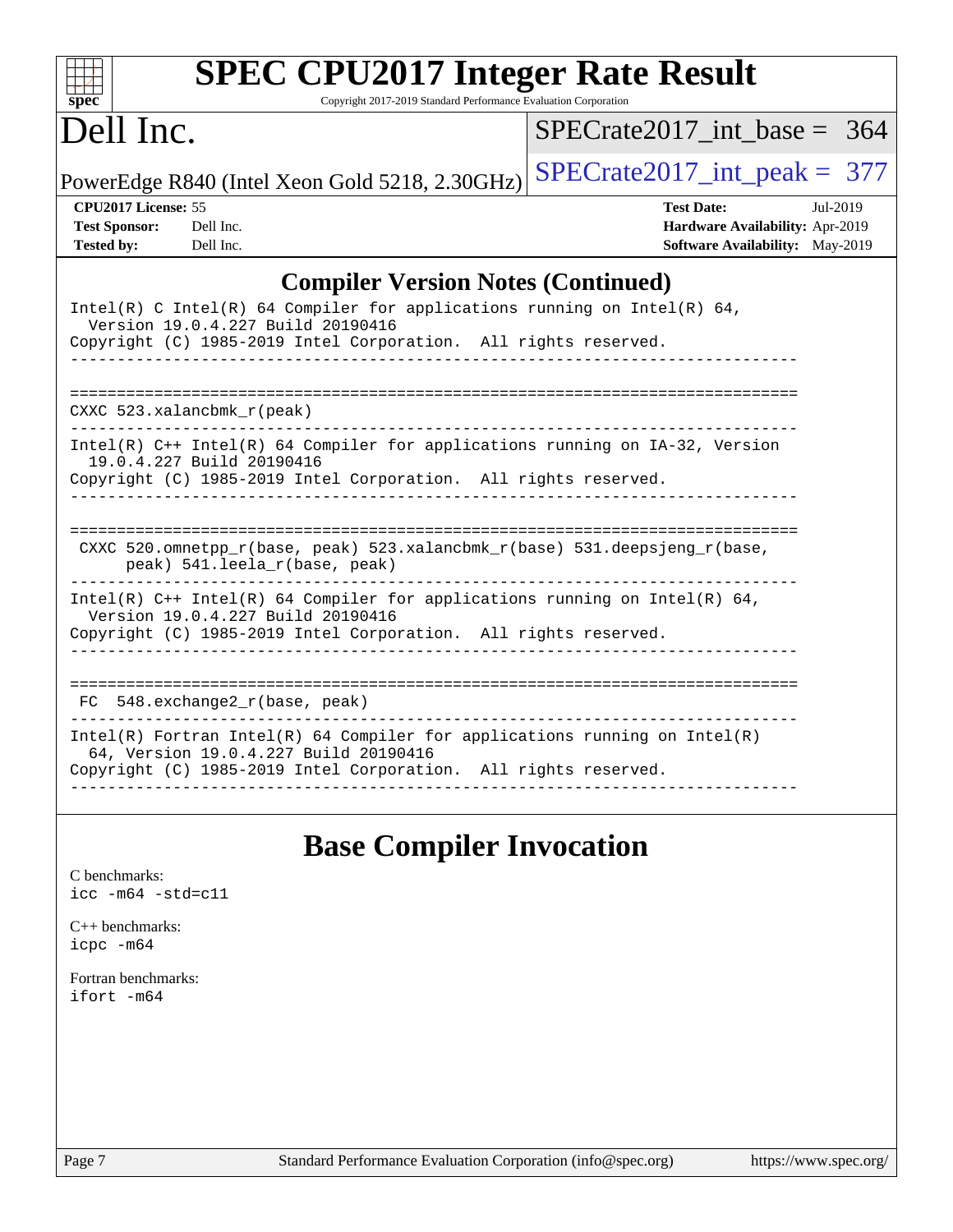

# **[SPEC CPU2017 Integer Rate Result](http://www.spec.org/auto/cpu2017/Docs/result-fields.html#SPECCPU2017IntegerRateResult)**

Copyright 2017-2019 Standard Performance Evaluation Corporation

# Dell Inc.

[SPECrate2017\\_int\\_base =](http://www.spec.org/auto/cpu2017/Docs/result-fields.html#SPECrate2017intbase) 364

PowerEdge R840 (Intel Xeon Gold 5218, 2.30GHz)  $\text{SPECrate}2017\_int\_peak = 377$ 

**[Tested by:](http://www.spec.org/auto/cpu2017/Docs/result-fields.html#Testedby)** Dell Inc. **[Software Availability:](http://www.spec.org/auto/cpu2017/Docs/result-fields.html#SoftwareAvailability)** May-2019

**[CPU2017 License:](http://www.spec.org/auto/cpu2017/Docs/result-fields.html#CPU2017License)** 55 **[Test Date:](http://www.spec.org/auto/cpu2017/Docs/result-fields.html#TestDate)** Jul-2019 **[Test Sponsor:](http://www.spec.org/auto/cpu2017/Docs/result-fields.html#TestSponsor)** Dell Inc. **[Hardware Availability:](http://www.spec.org/auto/cpu2017/Docs/result-fields.html#HardwareAvailability)** Apr-2019

### **[Base Portability Flags](http://www.spec.org/auto/cpu2017/Docs/result-fields.html#BasePortabilityFlags)**

 500.perlbench\_r: [-DSPEC\\_LP64](http://www.spec.org/cpu2017/results/res2019q3/cpu2017-20190722-16251.flags.html#b500.perlbench_r_basePORTABILITY_DSPEC_LP64) [-DSPEC\\_LINUX\\_X64](http://www.spec.org/cpu2017/results/res2019q3/cpu2017-20190722-16251.flags.html#b500.perlbench_r_baseCPORTABILITY_DSPEC_LINUX_X64) 502.gcc\_r: [-DSPEC\\_LP64](http://www.spec.org/cpu2017/results/res2019q3/cpu2017-20190722-16251.flags.html#suite_basePORTABILITY502_gcc_r_DSPEC_LP64) 505.mcf\_r: [-DSPEC\\_LP64](http://www.spec.org/cpu2017/results/res2019q3/cpu2017-20190722-16251.flags.html#suite_basePORTABILITY505_mcf_r_DSPEC_LP64) 520.omnetpp\_r: [-DSPEC\\_LP64](http://www.spec.org/cpu2017/results/res2019q3/cpu2017-20190722-16251.flags.html#suite_basePORTABILITY520_omnetpp_r_DSPEC_LP64) 523.xalancbmk\_r: [-DSPEC\\_LP64](http://www.spec.org/cpu2017/results/res2019q3/cpu2017-20190722-16251.flags.html#suite_basePORTABILITY523_xalancbmk_r_DSPEC_LP64) [-DSPEC\\_LINUX](http://www.spec.org/cpu2017/results/res2019q3/cpu2017-20190722-16251.flags.html#b523.xalancbmk_r_baseCXXPORTABILITY_DSPEC_LINUX) 525.x264\_r: [-DSPEC\\_LP64](http://www.spec.org/cpu2017/results/res2019q3/cpu2017-20190722-16251.flags.html#suite_basePORTABILITY525_x264_r_DSPEC_LP64) 531.deepsjeng\_r: [-DSPEC\\_LP64](http://www.spec.org/cpu2017/results/res2019q3/cpu2017-20190722-16251.flags.html#suite_basePORTABILITY531_deepsjeng_r_DSPEC_LP64) 541.leela\_r: [-DSPEC\\_LP64](http://www.spec.org/cpu2017/results/res2019q3/cpu2017-20190722-16251.flags.html#suite_basePORTABILITY541_leela_r_DSPEC_LP64) 548.exchange2\_r: [-DSPEC\\_LP64](http://www.spec.org/cpu2017/results/res2019q3/cpu2017-20190722-16251.flags.html#suite_basePORTABILITY548_exchange2_r_DSPEC_LP64) 557.xz\_r: [-DSPEC\\_LP64](http://www.spec.org/cpu2017/results/res2019q3/cpu2017-20190722-16251.flags.html#suite_basePORTABILITY557_xz_r_DSPEC_LP64)

### **[Base Optimization Flags](http://www.spec.org/auto/cpu2017/Docs/result-fields.html#BaseOptimizationFlags)**

#### [C benchmarks](http://www.spec.org/auto/cpu2017/Docs/result-fields.html#Cbenchmarks):

[-Wl,-z,muldefs](http://www.spec.org/cpu2017/results/res2019q3/cpu2017-20190722-16251.flags.html#user_CCbase_link_force_multiple1_b4cbdb97b34bdee9ceefcfe54f4c8ea74255f0b02a4b23e853cdb0e18eb4525ac79b5a88067c842dd0ee6996c24547a27a4b99331201badda8798ef8a743f577) [-xCORE-AVX512](http://www.spec.org/cpu2017/results/res2019q3/cpu2017-20190722-16251.flags.html#user_CCbase_f-xCORE-AVX512) [-ipo](http://www.spec.org/cpu2017/results/res2019q3/cpu2017-20190722-16251.flags.html#user_CCbase_f-ipo) [-O3](http://www.spec.org/cpu2017/results/res2019q3/cpu2017-20190722-16251.flags.html#user_CCbase_f-O3) [-no-prec-div](http://www.spec.org/cpu2017/results/res2019q3/cpu2017-20190722-16251.flags.html#user_CCbase_f-no-prec-div) [-qopt-mem-layout-trans=4](http://www.spec.org/cpu2017/results/res2019q3/cpu2017-20190722-16251.flags.html#user_CCbase_f-qopt-mem-layout-trans_fa39e755916c150a61361b7846f310bcdf6f04e385ef281cadf3647acec3f0ae266d1a1d22d972a7087a248fd4e6ca390a3634700869573d231a252c784941a8) [-L/usr/local/IntelCompiler19/compilers\\_and\\_libraries\\_2019.4.227/linux/compiler/lib/intel64](http://www.spec.org/cpu2017/results/res2019q3/cpu2017-20190722-16251.flags.html#user_CCbase_qkmalloc_link_0ffe0cb02c68ef1b443a077c7888c10c67ca0d1dd7138472156f06a085bbad385f78d49618ad55dca9db3b1608e84afc2f69b4003b1d1ca498a9fc1462ccefda) [-lqkmalloc](http://www.spec.org/cpu2017/results/res2019q3/cpu2017-20190722-16251.flags.html#user_CCbase_qkmalloc_link_lib_79a818439969f771c6bc311cfd333c00fc099dad35c030f5aab9dda831713d2015205805422f83de8875488a2991c0a156aaa600e1f9138f8fc37004abc96dc5)

#### [C++ benchmarks](http://www.spec.org/auto/cpu2017/Docs/result-fields.html#CXXbenchmarks):

[-Wl,-z,muldefs](http://www.spec.org/cpu2017/results/res2019q3/cpu2017-20190722-16251.flags.html#user_CXXbase_link_force_multiple1_b4cbdb97b34bdee9ceefcfe54f4c8ea74255f0b02a4b23e853cdb0e18eb4525ac79b5a88067c842dd0ee6996c24547a27a4b99331201badda8798ef8a743f577) [-xCORE-AVX512](http://www.spec.org/cpu2017/results/res2019q3/cpu2017-20190722-16251.flags.html#user_CXXbase_f-xCORE-AVX512) [-ipo](http://www.spec.org/cpu2017/results/res2019q3/cpu2017-20190722-16251.flags.html#user_CXXbase_f-ipo) [-O3](http://www.spec.org/cpu2017/results/res2019q3/cpu2017-20190722-16251.flags.html#user_CXXbase_f-O3) [-no-prec-div](http://www.spec.org/cpu2017/results/res2019q3/cpu2017-20190722-16251.flags.html#user_CXXbase_f-no-prec-div)

[-qopt-mem-layout-trans=4](http://www.spec.org/cpu2017/results/res2019q3/cpu2017-20190722-16251.flags.html#user_CXXbase_f-qopt-mem-layout-trans_fa39e755916c150a61361b7846f310bcdf6f04e385ef281cadf3647acec3f0ae266d1a1d22d972a7087a248fd4e6ca390a3634700869573d231a252c784941a8)

[-L/usr/local/IntelCompiler19/compilers\\_and\\_libraries\\_2019.4.227/linux/compiler/lib/intel64](http://www.spec.org/cpu2017/results/res2019q3/cpu2017-20190722-16251.flags.html#user_CXXbase_qkmalloc_link_0ffe0cb02c68ef1b443a077c7888c10c67ca0d1dd7138472156f06a085bbad385f78d49618ad55dca9db3b1608e84afc2f69b4003b1d1ca498a9fc1462ccefda) [-lqkmalloc](http://www.spec.org/cpu2017/results/res2019q3/cpu2017-20190722-16251.flags.html#user_CXXbase_qkmalloc_link_lib_79a818439969f771c6bc311cfd333c00fc099dad35c030f5aab9dda831713d2015205805422f83de8875488a2991c0a156aaa600e1f9138f8fc37004abc96dc5)

#### [Fortran benchmarks](http://www.spec.org/auto/cpu2017/Docs/result-fields.html#Fortranbenchmarks):

[-Wl,-z,muldefs](http://www.spec.org/cpu2017/results/res2019q3/cpu2017-20190722-16251.flags.html#user_FCbase_link_force_multiple1_b4cbdb97b34bdee9ceefcfe54f4c8ea74255f0b02a4b23e853cdb0e18eb4525ac79b5a88067c842dd0ee6996c24547a27a4b99331201badda8798ef8a743f577) [-xCORE-AVX512](http://www.spec.org/cpu2017/results/res2019q3/cpu2017-20190722-16251.flags.html#user_FCbase_f-xCORE-AVX512) [-ipo](http://www.spec.org/cpu2017/results/res2019q3/cpu2017-20190722-16251.flags.html#user_FCbase_f-ipo) [-O3](http://www.spec.org/cpu2017/results/res2019q3/cpu2017-20190722-16251.flags.html#user_FCbase_f-O3) [-no-prec-div](http://www.spec.org/cpu2017/results/res2019q3/cpu2017-20190722-16251.flags.html#user_FCbase_f-no-prec-div) [-qopt-mem-layout-trans=4](http://www.spec.org/cpu2017/results/res2019q3/cpu2017-20190722-16251.flags.html#user_FCbase_f-qopt-mem-layout-trans_fa39e755916c150a61361b7846f310bcdf6f04e385ef281cadf3647acec3f0ae266d1a1d22d972a7087a248fd4e6ca390a3634700869573d231a252c784941a8) [-nostandard-realloc-lhs](http://www.spec.org/cpu2017/results/res2019q3/cpu2017-20190722-16251.flags.html#user_FCbase_f_2003_std_realloc_82b4557e90729c0f113870c07e44d33d6f5a304b4f63d4c15d2d0f1fab99f5daaed73bdb9275d9ae411527f28b936061aa8b9c8f2d63842963b95c9dd6426b8a) [-align array32byte](http://www.spec.org/cpu2017/results/res2019q3/cpu2017-20190722-16251.flags.html#user_FCbase_align_array32byte_b982fe038af199962ba9a80c053b8342c548c85b40b8e86eb3cc33dee0d7986a4af373ac2d51c3f7cf710a18d62fdce2948f201cd044323541f22fc0fffc51b6) [-L/usr/local/IntelCompiler19/compilers\\_and\\_libraries\\_2019.4.227/linux/compiler/lib/intel64](http://www.spec.org/cpu2017/results/res2019q3/cpu2017-20190722-16251.flags.html#user_FCbase_qkmalloc_link_0ffe0cb02c68ef1b443a077c7888c10c67ca0d1dd7138472156f06a085bbad385f78d49618ad55dca9db3b1608e84afc2f69b4003b1d1ca498a9fc1462ccefda) [-lqkmalloc](http://www.spec.org/cpu2017/results/res2019q3/cpu2017-20190722-16251.flags.html#user_FCbase_qkmalloc_link_lib_79a818439969f771c6bc311cfd333c00fc099dad35c030f5aab9dda831713d2015205805422f83de8875488a2991c0a156aaa600e1f9138f8fc37004abc96dc5)

### **[Peak Compiler Invocation](http://www.spec.org/auto/cpu2017/Docs/result-fields.html#PeakCompilerInvocation)**

[C benchmarks \(except as noted below\)](http://www.spec.org/auto/cpu2017/Docs/result-fields.html#Cbenchmarksexceptasnotedbelow): [icc -m64 -std=c11](http://www.spec.org/cpu2017/results/res2019q3/cpu2017-20190722-16251.flags.html#user_CCpeak_intel_icc_64bit_c11_33ee0cdaae7deeeab2a9725423ba97205ce30f63b9926c2519791662299b76a0318f32ddfffdc46587804de3178b4f9328c46fa7c2b0cd779d7a61945c91cd35)

 502.gcc\_r: [icc -m32 -std=c11 -L/usr/local/IntelCompiler19/compilers\\_and\\_libraries\\_2019.4.227/linux/compiler/lib/ia32\\_lin](http://www.spec.org/cpu2017/results/res2019q3/cpu2017-20190722-16251.flags.html#user_peakCCLD502_gcc_r_intel_icc_38a193a897536fa645efb1dc6ac2bea2bddbbe56f130e144a606d1b2649003f27c79f8814020c1f9355cbbf0d7ab0d194a7a979ee1e2a95641bbb8cf571aac7b) [C++ benchmarks \(except as noted below\)](http://www.spec.org/auto/cpu2017/Docs/result-fields.html#CXXbenchmarksexceptasnotedbelow):

[icpc -m64](http://www.spec.org/cpu2017/results/res2019q3/cpu2017-20190722-16251.flags.html#user_CXXpeak_intel_icpc_64bit_4ecb2543ae3f1412ef961e0650ca070fec7b7afdcd6ed48761b84423119d1bf6bdf5cad15b44d48e7256388bc77273b966e5eb805aefd121eb22e9299b2ec9d9)

**(Continued on next page)**

Page 8 Standard Performance Evaluation Corporation [\(info@spec.org\)](mailto:info@spec.org) <https://www.spec.org/>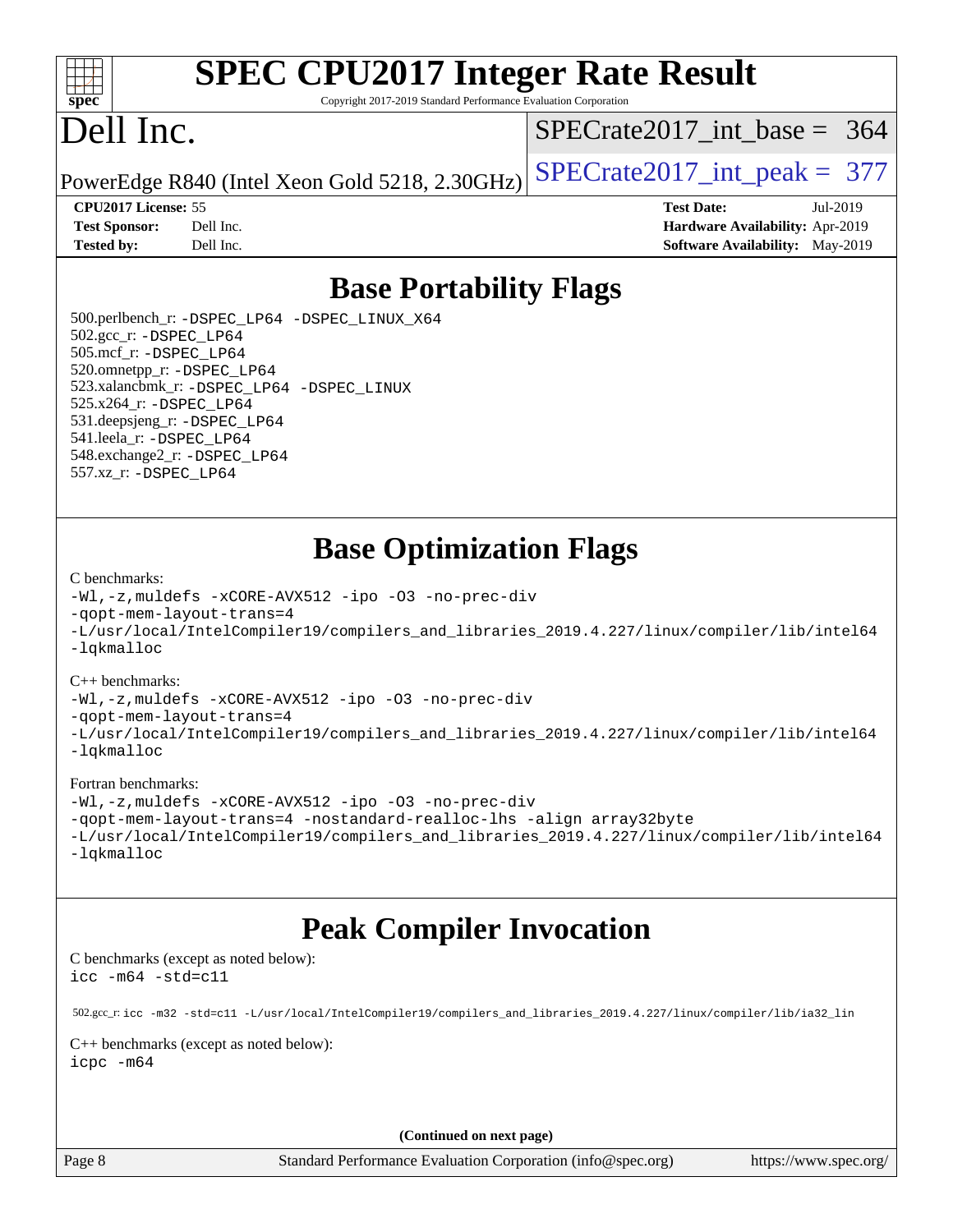

# **[SPEC CPU2017 Integer Rate Result](http://www.spec.org/auto/cpu2017/Docs/result-fields.html#SPECCPU2017IntegerRateResult)**

Copyright 2017-2019 Standard Performance Evaluation Corporation

## Dell Inc.

[SPECrate2017\\_int\\_base =](http://www.spec.org/auto/cpu2017/Docs/result-fields.html#SPECrate2017intbase) 364

PowerEdge R840 (Intel Xeon Gold 5218, 2.30GHz)  $SPECrate2017\_int\_peak = 377$ 

**[CPU2017 License:](http://www.spec.org/auto/cpu2017/Docs/result-fields.html#CPU2017License)** 55 **[Test Date:](http://www.spec.org/auto/cpu2017/Docs/result-fields.html#TestDate)** Jul-2019 **[Test Sponsor:](http://www.spec.org/auto/cpu2017/Docs/result-fields.html#TestSponsor)** Dell Inc. **[Hardware Availability:](http://www.spec.org/auto/cpu2017/Docs/result-fields.html#HardwareAvailability)** Apr-2019 **[Tested by:](http://www.spec.org/auto/cpu2017/Docs/result-fields.html#Testedby)** Dell Inc. Dell Inc. **[Software Availability:](http://www.spec.org/auto/cpu2017/Docs/result-fields.html#SoftwareAvailability)** May-2019

### **[Peak Compiler Invocation \(Continued\)](http://www.spec.org/auto/cpu2017/Docs/result-fields.html#PeakCompilerInvocation)**

523.xalancbmk\_r: [icpc -m32 -L/usr/local/IntelCompiler19/compilers\\_and\\_libraries\\_2019.4.227/linux/compiler/lib/ia32\\_lin](http://www.spec.org/cpu2017/results/res2019q3/cpu2017-20190722-16251.flags.html#user_peakCXXLD523_xalancbmk_r_intel_icpc_840f965b38320ad10acba6032d6ca4c816e722c432c250f3408feae347068ba449f694544a48cf12cd3bde3495e328e6747ab0f629c2925d3062e2ee144af951)

[Fortran benchmarks](http://www.spec.org/auto/cpu2017/Docs/result-fields.html#Fortranbenchmarks):

[ifort -m64](http://www.spec.org/cpu2017/results/res2019q3/cpu2017-20190722-16251.flags.html#user_FCpeak_intel_ifort_64bit_24f2bb282fbaeffd6157abe4f878425411749daecae9a33200eee2bee2fe76f3b89351d69a8130dd5949958ce389cf37ff59a95e7a40d588e8d3a57e0c3fd751)

### **[Peak Portability Flags](http://www.spec.org/auto/cpu2017/Docs/result-fields.html#PeakPortabilityFlags)**

 500.perlbench\_r: [-DSPEC\\_LP64](http://www.spec.org/cpu2017/results/res2019q3/cpu2017-20190722-16251.flags.html#b500.perlbench_r_peakPORTABILITY_DSPEC_LP64) [-DSPEC\\_LINUX\\_X64](http://www.spec.org/cpu2017/results/res2019q3/cpu2017-20190722-16251.flags.html#b500.perlbench_r_peakCPORTABILITY_DSPEC_LINUX_X64) 502.gcc\_r: [-D\\_FILE\\_OFFSET\\_BITS=64](http://www.spec.org/cpu2017/results/res2019q3/cpu2017-20190722-16251.flags.html#user_peakPORTABILITY502_gcc_r_file_offset_bits_64_5ae949a99b284ddf4e95728d47cb0843d81b2eb0e18bdfe74bbf0f61d0b064f4bda2f10ea5eb90e1dcab0e84dbc592acfc5018bc955c18609f94ddb8d550002c) 505.mcf\_r: [-DSPEC\\_LP64](http://www.spec.org/cpu2017/results/res2019q3/cpu2017-20190722-16251.flags.html#suite_peakPORTABILITY505_mcf_r_DSPEC_LP64) 520.omnetpp\_r: [-DSPEC\\_LP64](http://www.spec.org/cpu2017/results/res2019q3/cpu2017-20190722-16251.flags.html#suite_peakPORTABILITY520_omnetpp_r_DSPEC_LP64) 523.xalancbmk\_r: [-D\\_FILE\\_OFFSET\\_BITS=64](http://www.spec.org/cpu2017/results/res2019q3/cpu2017-20190722-16251.flags.html#user_peakPORTABILITY523_xalancbmk_r_file_offset_bits_64_5ae949a99b284ddf4e95728d47cb0843d81b2eb0e18bdfe74bbf0f61d0b064f4bda2f10ea5eb90e1dcab0e84dbc592acfc5018bc955c18609f94ddb8d550002c) [-DSPEC\\_LINUX](http://www.spec.org/cpu2017/results/res2019q3/cpu2017-20190722-16251.flags.html#b523.xalancbmk_r_peakCXXPORTABILITY_DSPEC_LINUX) 525.x264\_r: [-DSPEC\\_LP64](http://www.spec.org/cpu2017/results/res2019q3/cpu2017-20190722-16251.flags.html#suite_peakPORTABILITY525_x264_r_DSPEC_LP64) 531.deepsjeng\_r: [-DSPEC\\_LP64](http://www.spec.org/cpu2017/results/res2019q3/cpu2017-20190722-16251.flags.html#suite_peakPORTABILITY531_deepsjeng_r_DSPEC_LP64) 541.leela\_r: [-DSPEC\\_LP64](http://www.spec.org/cpu2017/results/res2019q3/cpu2017-20190722-16251.flags.html#suite_peakPORTABILITY541_leela_r_DSPEC_LP64) 548.exchange2\_r: [-DSPEC\\_LP64](http://www.spec.org/cpu2017/results/res2019q3/cpu2017-20190722-16251.flags.html#suite_peakPORTABILITY548_exchange2_r_DSPEC_LP64) 557.xz\_r: [-DSPEC\\_LP64](http://www.spec.org/cpu2017/results/res2019q3/cpu2017-20190722-16251.flags.html#suite_peakPORTABILITY557_xz_r_DSPEC_LP64)

### **[Peak Optimization Flags](http://www.spec.org/auto/cpu2017/Docs/result-fields.html#PeakOptimizationFlags)**

[C benchmarks](http://www.spec.org/auto/cpu2017/Docs/result-fields.html#Cbenchmarks):

```
 500.perlbench_r: -Wl,-z,muldefs -prof-gen(pass 1) -prof-use(pass 2) -ipo
-xCORE-AVX512 -O3 -no-prec-div -qopt-mem-layout-trans=4
-fno-strict-overflow
-L/usr/local/IntelCompiler19/compilers_and_libraries_2019.4.227/linux/compiler/lib/intel64
-lqkmalloc
 502.gcc_r: -Wl,-z,muldefs -prof-gen(pass 1) -prof-use(pass 2) -ipo
-xCORE-AVX512 -O3 -no-prec-div -qopt-mem-layout-trans=4
-L/usr/local/je5.0.1-32/lib -ljemalloc
 505.mcf_r: -Wl,-z,muldefs -xCORE-AVX512 -ipo -O3 -no-prec-div
-qopt-mem-layout-trans=4
-L/usr/local/IntelCompiler19/compilers_and_libraries_2019.4.227/linux/compiler/lib/intel64
-lqkmalloc
 525.x264_r: -Wl,-z,muldefs -xCORE-AVX512 -ipo -O3 -no-prec-div
-qopt-mem-layout-trans=4 -fno-alias
-L/usr/local/IntelCompiler19/compilers_and_libraries_2019.4.227/linux/compiler/lib/intel64
-lqkmalloc
```
**(Continued on next page)**

| Page 9 | Standard Performance Evaluation Corporation (info@spec.org) | https://www.spec.org/ |
|--------|-------------------------------------------------------------|-----------------------|
|--------|-------------------------------------------------------------|-----------------------|